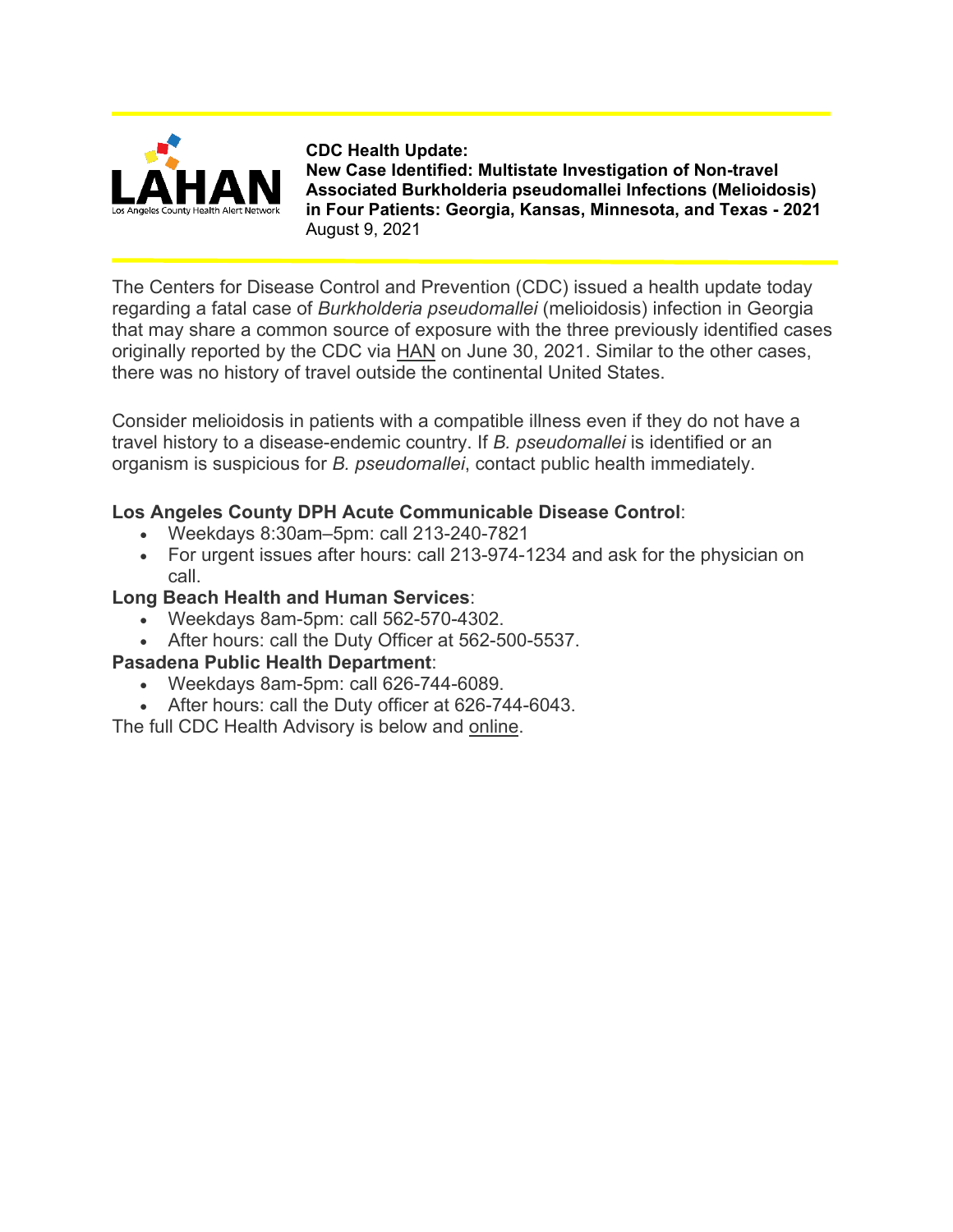# **This is an official CDC HEALTH UPDATE**

Distributed via the CDC Health Alert Network August 9, 2021, 11:40 AM ET CDCHAN-00448

## **New Case Identified: Multistate Investigation of Non-travel Associated**  *Burkholderia pseudomallei* **Infections (Melioidosis) in Four Patients: Georgia, Kansas, Minnesota, and Texas—2021**

#### **Summary**

The Georgia Department of Public Health, with assistance from the Centers for Disease Control and Prevention (CDC), is investigating a fatal case of *Burkholderia pseudomallei* infection (i.e., melioidosis) identified in late July 2021. Based on genomic analysis, this case in Georgia closely matches the three cases previously identified in Kansas, Minnesota, and Texas in 2021, indicating they all most likely share a common source of exposure. The Kansas Department of Health and Environment, the Minnesota Department of Health, and the Texas Department of State Health Services continue to investigate the three previous cases with assistance from CDC. The four cases include both children and adults. Two cases are female, and two cases are male. The first case, which was fatal, was identified in March 2021 in Kansas. The second and third cases, both identified in May 2021 in Minnesota and Texas, were hospitalized for extended periods of time before being discharged to transitional care facilities. The most recent case died in the hospital and was identified post-mortem in late July 2021 in Georgia. None of the cases had a history of traveling outside of the continental United States. Symptoms of melioidosis are varied and nonspecific, and may include pneumonia, abscess formation, and blood infections. Due to its nonspecific symptoms, melioidosis can initially be mistaken for other diseases such as tuberculosis, which can delay proper treatment. *B. pseudomallei* may also be misidentified by some automated identification methods in laboratory settings. This Health Alert Network (HAN) Health Update serves as an update to [HAN Health Advisory Multistate Investigation of Non-travel Associated](https://emergency.cdc.gov/han/2021/han00444.asp) *Burkholderia pseudomallei* [Infections \(Melioidosis\) in Three Patients: Kansas, Texas, and Minnesota—2021](https://emergency.cdc.gov/han/2021/han00444.asp) that CDC issued on June 30, 2021.

#### **Background**

Initial presentation for the four recently identified melioidosis cases ranged from cough and shortness of breath to weakness, fatigue, nausea, vomiting, intermittent fever, and rash on the trunk, abdomen, and face. Two of the cases, one of them fatal, had several risk factors for melioidosis, including chronic obstructive pulmonary disease (COPD) and cirrhosis. The other two cases had no known risk factors for melioidosis. Genomic analysis of the strains strongly suggests a common source, such as an imported product or animal; however, that source has not been identified to date despite environmental sampling, serological testing, and family interviews.

*Burkholderia pseudomallei*, the causative agent of melioidosis, is a [Tier 1 select agent](https://www.selectagents.gov/compliance/guidance/security-plan/section11f.htm) that can infect animals and humans. Cases are most common in areas of the world with tropical and sub-tropical climates. Most cases in the United States occur in persons returning from a country where the disease is endemic. These four cases are unusual because no recent travel outside the United States has been identified.

Melioidosis symptoms are nonspecific and vary depending on the type and site of infection. Symptoms may include localized pain or swelling, fever, ulceration, abscess, cough, chest pain, high fever, headache, anorexia, respiratory distress, abdominal discomfort, joint pain, disorientation, weight loss, stomach or chest pain, muscle or joint pain, and seizures. Mortality varies depending on disease severity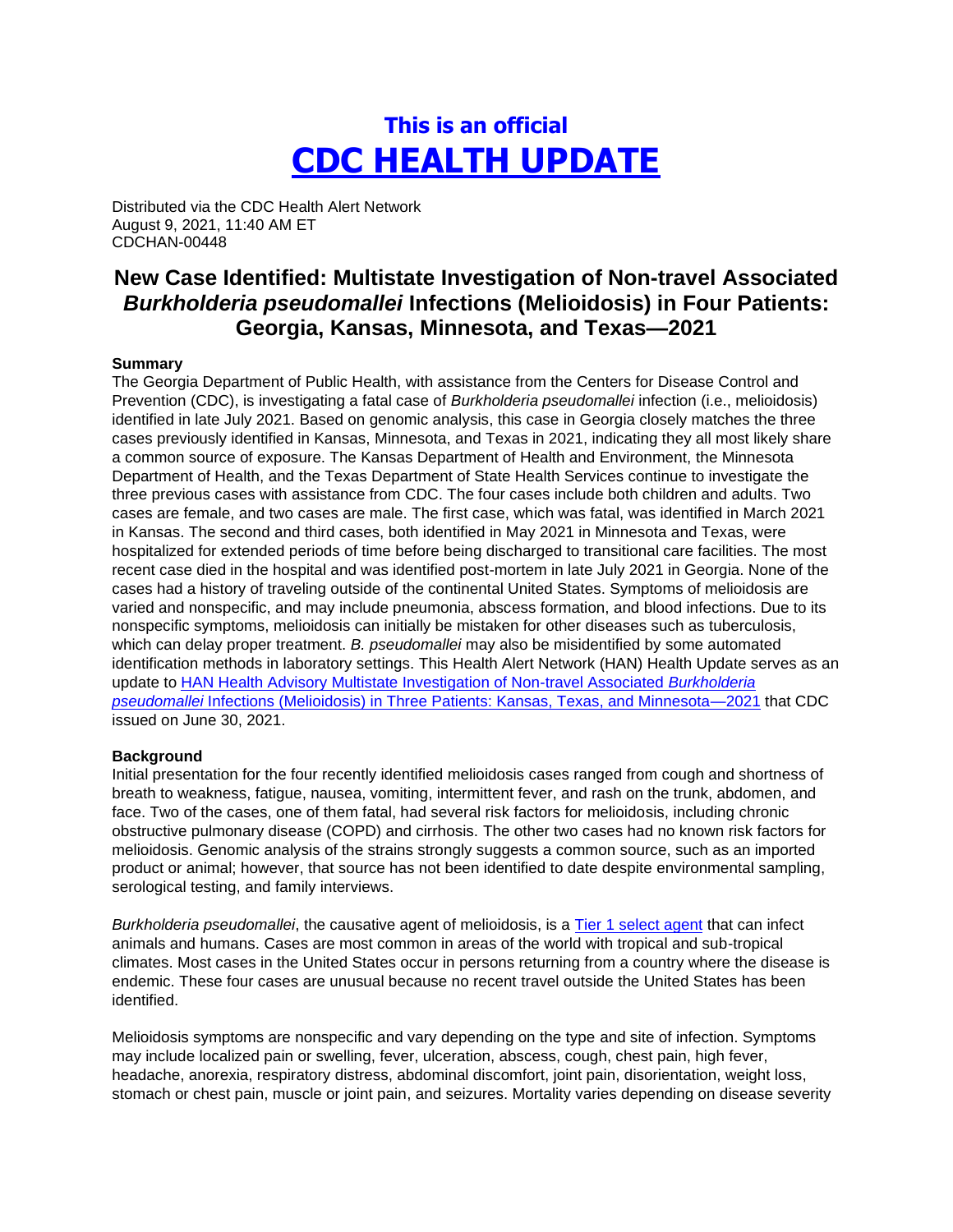and clinical presentation, with case fatality ranging between 10-50% worldwide.<sup>1</sup> People with certain conditions are at higher risk of disease when they come in contact with the bacteria. The most common factors that make a person more likely to develop disease include diabetes, kidney disease, chronic lung disease, and excessive alcohol use. Melioidosis is confirmed by culture. Testing must be conducted by trained personnel because some automated identification methods in clinical laboratories may misidentify *B. pseudomallei* as a different bacterium. Treatment of melioidosis requires long-term antibiotic therapy.

*B. pseudomallei* is not considered to be transmitted via air or respiratory droplets in non-laboratory settings. Person-to-person transmission risk is considered extremely low as there have only been a few documented cases of person-to-person transmission; contact of damaged skin with polluted soil or water is the most frequent route for natural infection. Healthcare personnel are generally not at risk if they follow standard precautions.<sup>2</sup> However, laboratory personnel are at increased risk because some lab procedures may aerosolize particles and release *B. pseudomallei* into the air. Laboratory personnel can reduce their risk of exposure by following good laboratory practices.<sup>3</sup> Laboratory staff who may have been exposed to *B. pseudomallei* should refer to existing CDC guidance.<sup>4</sup>

### **Recommendations**

- Consider melioidosis diagnosis in patients with a compatible illness, even if they do not have a travel history to a disease-endemic country.
- Culture of *B. pseudomallei* from any clinical specimen is considered diagnostic for melioidosis. Ideal specimens for culture include blood, urine, throat swab, and, when relevant, respiratory specimens, abscesses, or wound swabs.
- When ordering specimen cultures to diagnose melioidosis, advise the laboratory that cultures may grow *B. pseudomallei,* and that appropriate laboratory safety precautions should be observed by the laboratory personnel.
- Laboratory testing involving automated identification algorithms (e.g., MALDI-TOF, 16s, VITEK-2) may misidentify *B. pseudomallei* as another bacterium. The isolate from the Texas case was initially misidentified as *B. thailandensis* by MALDI-TOF. Consider re-evaluating patients with isolates identified on automated systems as *Burkholderia spp.* (specifically *B. cepacia* and *B. thailandensis*), *Chromobacterium violaceum, Ochrobactrum anthropi;* and, possibly, *Pseudomonas* spp., *Acinetobacter* spp., and *Aeromonas* spp*.*
- Treat melioidosis with IV antibiotics (e.g., ceftazidime or meropenem) for at least two weeks. Depending on the response to therapy, IV treatment may be extended for up to eight weeks. Intravenous treatment is followed by oral trimethoprim-sulfamethoxazole (TMP/SMX) for three to six months to prevent relapse. Amoxicillin/clavulanic acid can be used in persons with a contraindication to, or who cannot tolerate, TMP/SMX. <sup>5</sup>
- If *B. pseudomallei* is identified or an organism is suspicious for *B. pseudomallei,* contact your state or local public health department immediately. The health department can facilitate forwarding the isolate for confirmation to the closest reference laboratory and initiate a public health investigation.

### **For More Information**

- Contact your local health department if you have any questions or suspect a patient may be infected with *Burkholderia pseudomallei.*
- Visit [CDC-INFO](https://www.cdc.gov/cdc-info/index.html) or call CDC-INFO at 1-800-232-4636
- CDC 24/7 Emergency Operations Center (EOC) 770-488-7100
- CDC Bacterial Special Pathogens Branch: email [bspb@cdc.gov](mailto:bspb@cdc.gov) or call 404-639-1711
- **Kansas** Kansas Department of Health and Environment [KDHE.EpiHotline@ks.gov](mailto:KDHE.EpiHotline@ks.gov) or 877-427-7317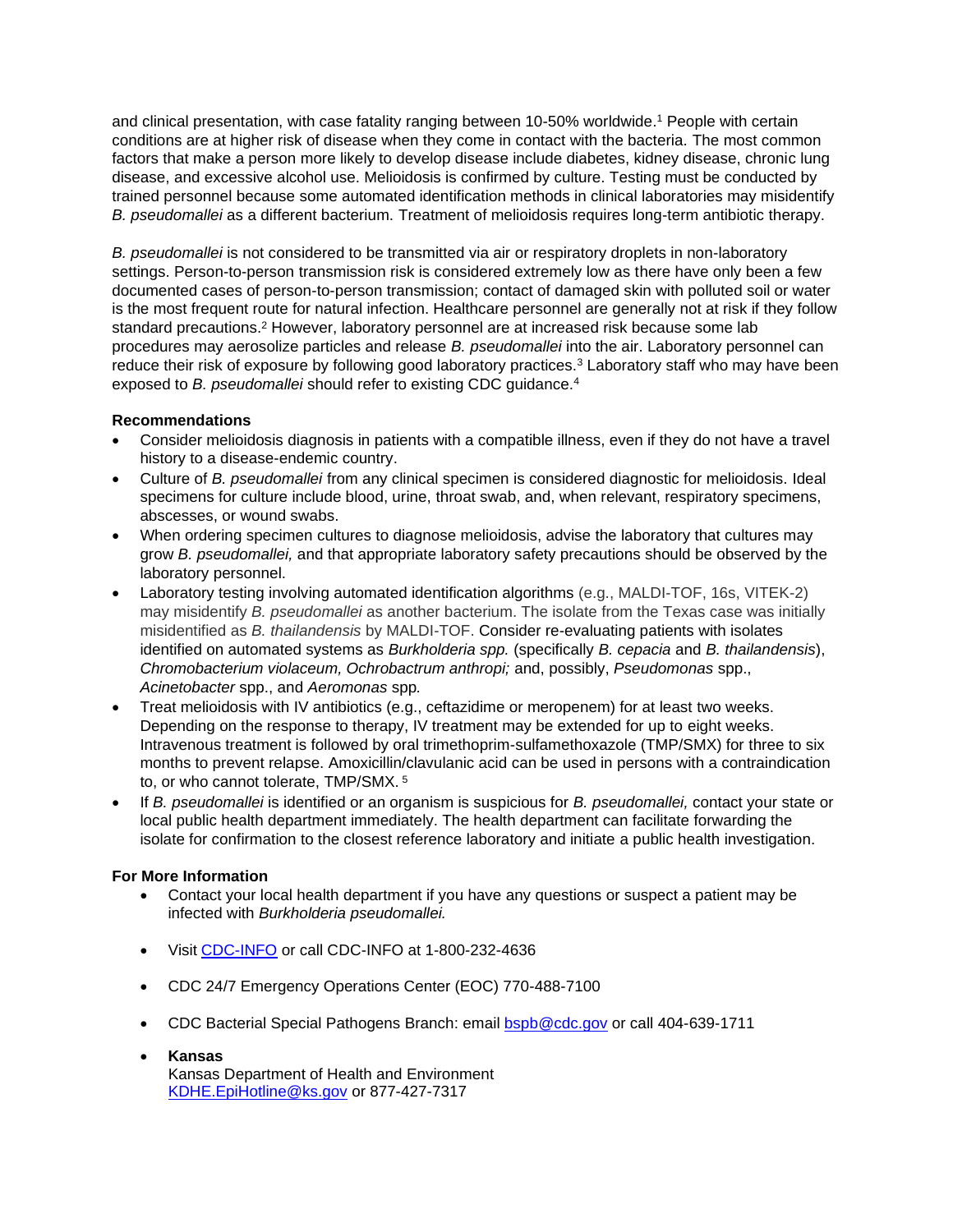- **Minnesota** [Health.communications@state.mn.us](mailto:Health.communications@state.mn.us) or 651-201-4989
- **Texas** [Disease Reporting Contacts](https://www.dshs.texas.gov/IDCU/investigation/conditions/Disease-Reporting-Contacts.aspx)  [Laboratory Response Network](https://www.dshs.texas.gov/lab/eprLRN.shtm)
- **Georgia** Georgia Department of Public Health: 404-657-2588
- [Signs and Symptoms | Melioidosis | CDC](https://www.cdc.gov/melioidosis/symptoms/index.html)
- Sample Submission Information [Zoonoses and Select Agent Laboratory \(ZSAL\) | Bacterial Special Pathogens Branch | DHCPP |](https://www.cdc.gov/ncezid/dhcpp/bacterial_special/zoonoses_lab.html)  [NCEZID | CDC](https://www.cdc.gov/ncezid/dhcpp/bacterial_special/zoonoses_lab.html)

#### **References**

- <sup>1</sup> Epidemiology of Melioidosis: [Cheng, A. C. & Currie, B. J. Melioidosis: epidemiology, pathophysiology, and management.](https://journals.asm.org/doi/full/10.1128/CMR.18.2.383-416.2005) *Clin. Microbiol. Rev.* **18**[, 383–416 \(2005\).](https://journals.asm.org/doi/full/10.1128/CMR.18.2.383-416.2005)
- <sup>2</sup> Precautions for Healthcare Providers: [Healthcare Response Activities | Melioidosis | CDC](https://www.cdc.gov/melioidosis/bioterrorism-response-planning/healthcare-response-activities.html)
- <sup>3</sup> Biosafety in Microbiological and Biomedical Laboratories: [Biosafety in Microbiological and Biomedical Laboratories—6th Edition \(cdc.gov\)](https://www.cdc.gov/labs/pdf/SF__19_308133-A_BMBL6_00-BOOK-WEB-final-3.pdf)
- <sup>4</sup> Management of laboratory exposures: [Management of Accidental Laboratory Exposure to](https://wwwnc.cdc.gov/eid/article/14/7/07-1501_article) *Burkholderia pseudomallei* and *B. mallei* - Volume 14, Number 7—July 2008 - [Emerging Infectious Diseases journal -](https://wwwnc.cdc.gov/eid/article/14/7/07-1501_article) CDC
- <sup>5</sup> Treatment of Melioidosis:
	- [Sullivan RP, Marshall CS, Anstey NM, et al. 2020 Review and revision of the 2015 Darwin](https://journals.plos.org/plosntds/article?id=10.1371/journal.pntd.0008659)  [melioidosis treatment guideline; paradigm drift,](https://journals.plos.org/plosntds/article?id=10.1371/journal.pntd.0008659) not shift. PLOS Neglected Tropical Diseases
	- [Workshop on Treatment of and Postexposure Prophylaxis for](https://wwwnc.cdc.gov/eid/article/18/12/12-0638_article) *Burkholderia pseudomallei* and *B. mallei* Infection, 2010 - [Volume 18, Number 12—December 2012 -](https://wwwnc.cdc.gov/eid/article/18/12/12-0638_article) Emerging Infectious Diseases [journal -](https://wwwnc.cdc.gov/eid/article/18/12/12-0638_article) CDC
	- [Melioidosis | Nature Reviews Disease Primers](https://www.nature.com/articles/nrdp2017107)

*The Centers for Disease Control and Prevention (CDC) protects people's health and safety by preventing and controlling diseases and injuries; enhances health decisions by providing credible information on critical health issues; and promotes healthy living through strong partnerships with local, national, and international organizations.*

#### **Categories of Health Alert Network messages:**

**Health Alert** Requires immediate action or attention, highest level of importance **Health Advisory** May not require immediate action; provides important information for a specific incident or situation<br>**Health Update** Unlikely to require immediate action: provides updated information regarding an incide **Health Update** Unlikely to require immediate action; provides updated information regarding an incident or situation **HAN Info Service** Does not require immediate action; provides general public health information

\_\_\_\_\_\_\_\_\_\_\_\_\_\_\_\_\_\_\_\_\_\_\_\_\_\_\_\_\_\_\_\_\_\_\_\_\_\_\_\_\_\_\_\_\_\_\_\_\_\_\_\_\_\_\_\_\_\_\_\_\_\_\_\_\_\_\_\_\_\_\_\_\_\_\_\_\_\_\_\_\_\_\_\_